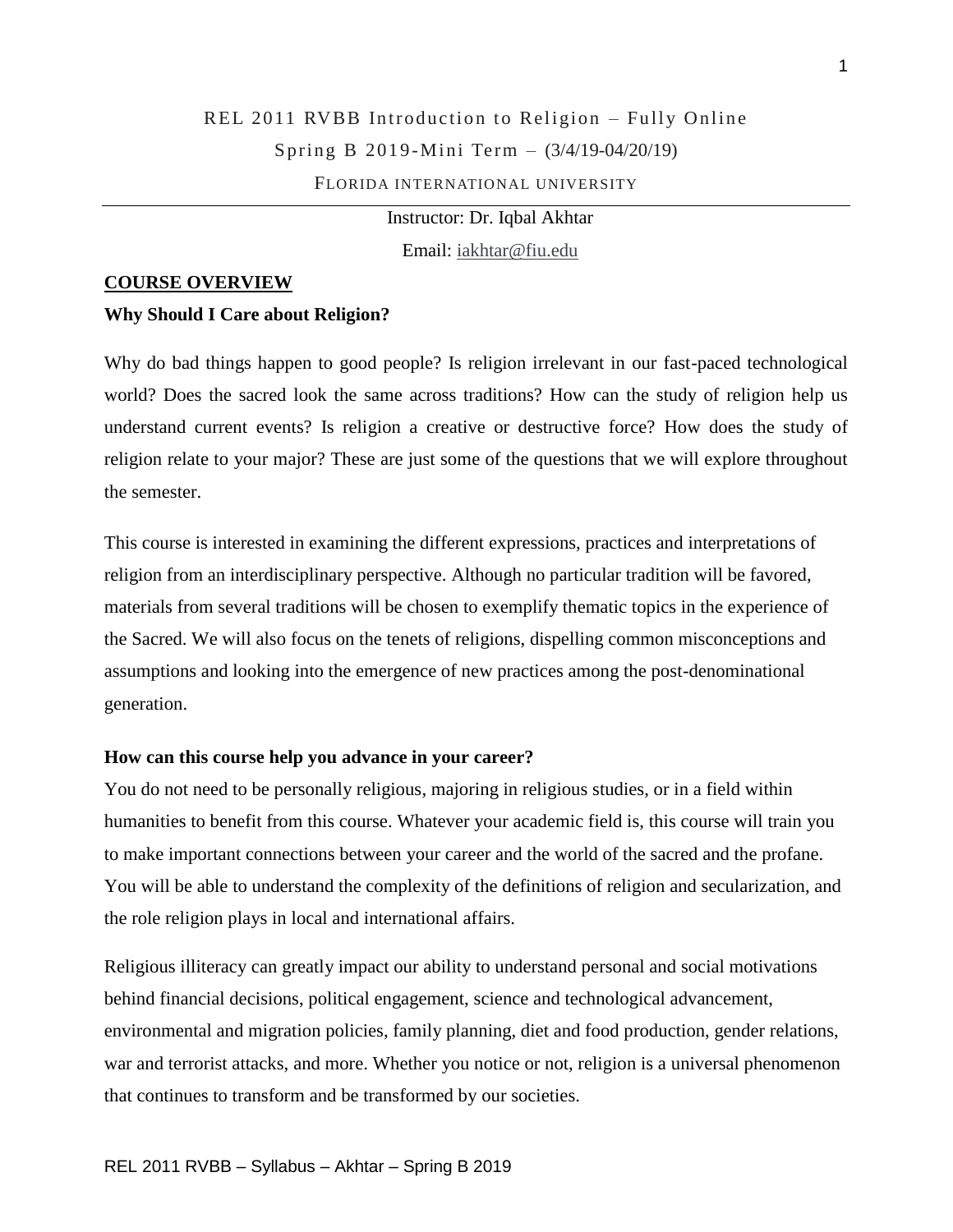Our approach is interdisciplinary, which means you will be critically reflecting from many fields of study such as philosophy, psychology, cultural studies, history, economics, gender studies, among others. This enhances your ability to think critically, communicate effectively, respond sensitively, collaborate with others and creatively resolve conflict.

# **COURSE OBJECTIVES**

Students will be able to:

- o Explain the basic history, development, and belief systems of various religious traditions.
- o Recognize religious themes and concepts found in other cultures.
- o Identify the meaning behind religious concepts and symbols.
- o Evaluate their own religious views in regards to other cultures and paradigms of religious thought.
- o Apply critical thinking to various topics in the field of religious studies.
- o Think creatively about religious issues in the contemporary world.
- o Perform field research to better understand a particular religious community.
- o Analyze topics in the field of religious studies from multiple perspectives
- o Assess how global issues and trends are interrelated with the development and practice of religions
- o Demonstrate willingness to think creatively about religious issues in the contemporary world

Students will be tested on this material through:

- $\circ$  Time-restricted quizzes 13 in total
- o Essay exams
- o A Religious Site Visit Research Paper
- o A Critical Analysis Research Paper
- o Interactive Discussions

\*This course fulfills the **Gordon Rule requirement;** a "C" or better must be earned to receive credit for this course.

\*This course fulfills the **Global Learning Foundations requirement.**

To learn more about Global Learning requirements, please visit: <https://goglobal.fiu.edu/courses/graduation-requirement/>

## **Mini Term Sections of this Course:**

Please note that this course is a 15-week semester compressed into 6 weeks. Time management and organizational skills is key to successfully completing this course with minimal stress. Plan your weeks strategically, in order to complete assignments by their respective due dates.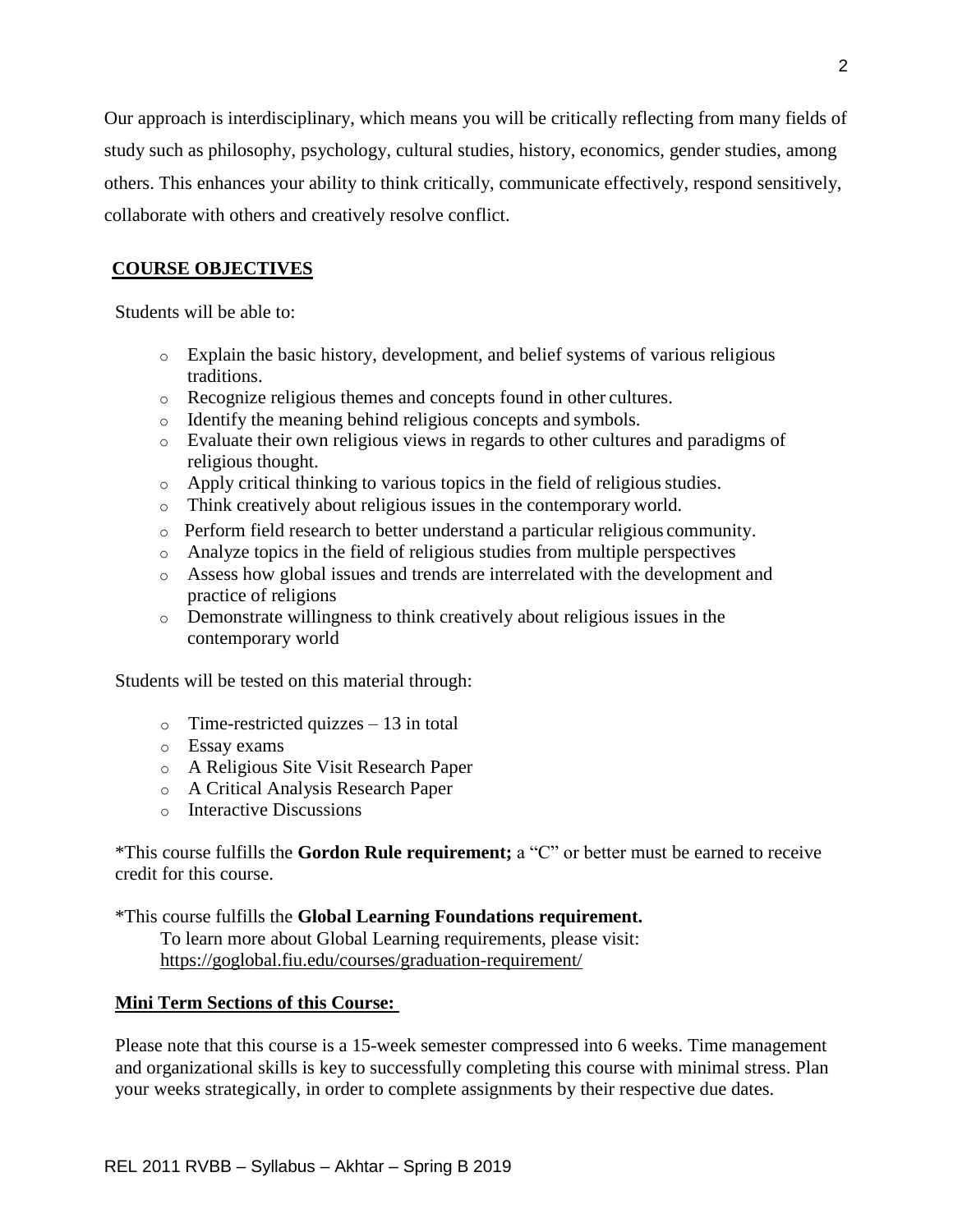## **IMPORTANT INFORMATION POLICIES**

Please review the FIU's Policies webpage. The policies webpage contains essential information regarding guidelines relevant to all courses at FIU, as well as additional information about acceptable netiquette for online courses.

#### **TECHNICAL REQUIREMENTS & SKILLS**

One of the greatest barriers to taking an online course is a lack of basic computer literacy. Computer literacy is the ability to manage and organize computer files efficiently, as well as being able to navigate your computer's operating system and software quickly and easily. Keep in mind that this is not a computer literacy course; students enrolled in online courses are expected to have moderate proficiency using a computer. Please go to the ["What's Required"](http://online.fiu.edu/futurestudents/whatsrequired) webpage to find out more information on this subject

Please visit our [Technical Requirements](http://online.fiu.edu/app/webroot/html/blackboardlearn/mastertemplate/technical_requirements/) webpage for additional information.

## **ACCESSIBILITY AND ACCOMMODATION**

Please visit our [ADA Compliance](http://online.fiu.edu/app/webroot/html/blackboardlearn/mastertemplate/accessibility/) webpage for information about accessibility involving the tools used in this course.

For additional assistance please contact FIU's [Disability Resource Center.](http://drc.fiu.edu/)

#### **COURSE PREREQUISITES**

For information about prerequisites, [click here.](http://catalog.fiu.edu/coursesearch/index.php)

#### **PROCTORED EXAM POLICY**

This class does not require proctored exams.

#### **TEXTBOOK**

Title: Anatomy of the Sacred: An Introduction to Religion Author: James C. Livingston Publisher: Prentice Hall, Edition: 6th ISBN: 013600380X ISBN-13: 9780136003809

Textbooks may be purchased/rented via the [FIU Bookstore.](http://fiu.bncollege.com/webapp/wcs/stores/servlet/BNCBHomePage?storeId=21551&catalogId=10001)

## **EXPECTATIONS OF THIS COURSE**

This is an online course; most (if not all) of the course work will be conducted online.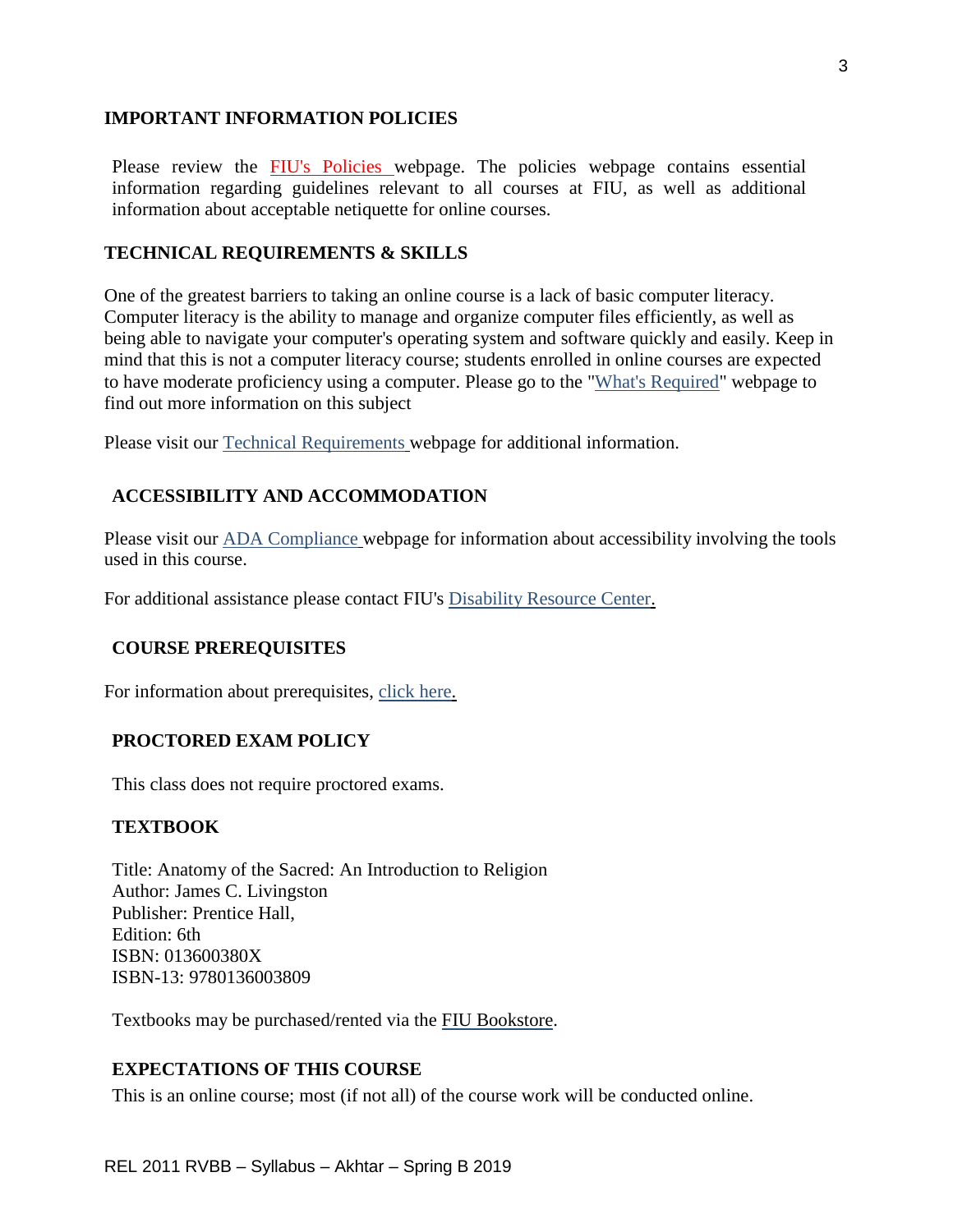Expectations for performance in an online course are the same for a traditional course. Online courses require a degree of self-motivation, self- discipline, and technology skills, which can make these courses more demanding for some students.

#### **Students are expected to:**

- o **Review the how to get started information** located in the course content
- o **Introduce yourself to the class** during the first week by posting a self introduction in the appropriate discussion forum
- o **Attempt the practice quiz** to ensure that your computer is compatiblewith Canvas
- o **Interact** online with instructor/s and peers
- o **Review** the course syllabus and calendar
- o **Submit** assignments on time

## **COURSE COMMUNICATION**

Communication in this course will take place via Inbox

Conversations are email-like messages sent within Canvas' internal messaging system. Students are alerted to new messages on their dashboard screen upon logging in.

It is recommended that students log in to Canvas daily and review their Inbox for private messages and/or Announcements from the instructor.

## **DISCUSSION FORUMS (4 in total - worth 10% of final grade)**

There will be four (4) discussions in this course. These discussions are meant to stimulate critical thinking about how religions manifest in our globalized world.

Discussion topics will become available Monday, 12:00PM to Sunday, 11:59PM of each week that a discussion topic is posted. See the course calendar for the weeks that have discussion topics posted.

To receive full credit for the discussion assignments, students must post a minimum of 3 discussion threads per discussion topic:

- One post in response to the main discussion topic
- Two responses to other students' posts

Keep in mind that this is an academic forum; all students in the course will see the discussion posts. When criticizing or agreeing with another student's position on a given topic, please make sure to include supporting facts and specific examples to strengthen your arguments. Contribute links to articles, news stories, and/or other media whenever possible.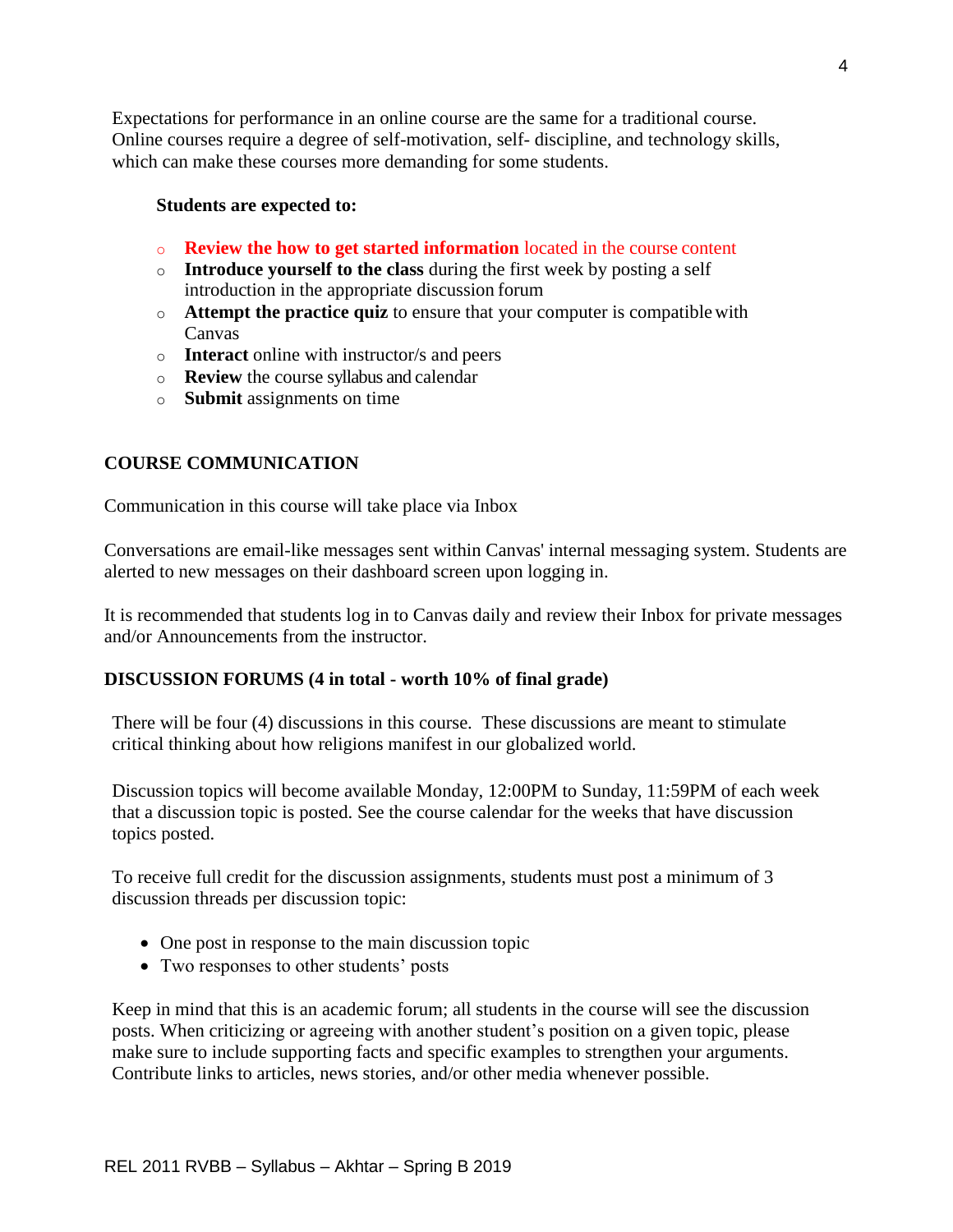## **QUIZZES**

Assessments in this course are not compatible with mobile devices and should not be attempted through a mobile phone or a tablet. If you need further assistance please contact FIU Online Support Services.

A time-restricted, multiple-choice quiz will be given on each week's religious concept. The questions in the quizzes will draw from the weekly course content, including audio lectures and assigned readings.

Quiz Availability: Open from Monday, 12:00AM to Sunday, 11:59PM (see Course Calendar for specific dates.)

Quiz Duration: Students will have 20 minutes to answer 10 multiple-choice questions.

Quiz Attempts: Quizzes may be attempted twice. The highest of the two attempts will count towards the student's final grade. It is not mandatory to take each quiz twice.

In order to mitigate any issues with your computer and/or internet connection, it is very important that the "Practice Quiz" be attempted prior to beginning the quizzes or exams. It is your responsibility to make sure your computer meets the minimum [hardware requirements.](http://online.fiu.edu/future_whats_required.html)

The correct answers for quizzes will not be released to students. Students will be able to see submitted answers only. Students should refer to their course materials for the correct answers.

## **WRITTEN EXAMS**

The essay prompts for **Written Exam 1** and **Written Exam 2** will become available in the Assessment area during the exam availability time (check the weekly calendar). All assignments can be submitted via Canvas in the Assignments content area.

The written exams should each be approximately 500-750 words long.

All written assignments will be automatically checked for plagiarism. See section titled Course Policies to learn more about what plagiarism is and how to properly cite your work.

#### **RESEARCH PAPER 1 - SITE VISIT ESSAY**

All written assignments will be automatically checked for plagiarism. See section titled Course Policies to learn more about what plagiarism is and how to properly cite your work.

\*\*Students May Not Submit Work From A Previous Semester Or From Another Class For This Assignment Or Any Other Assignment In This Course.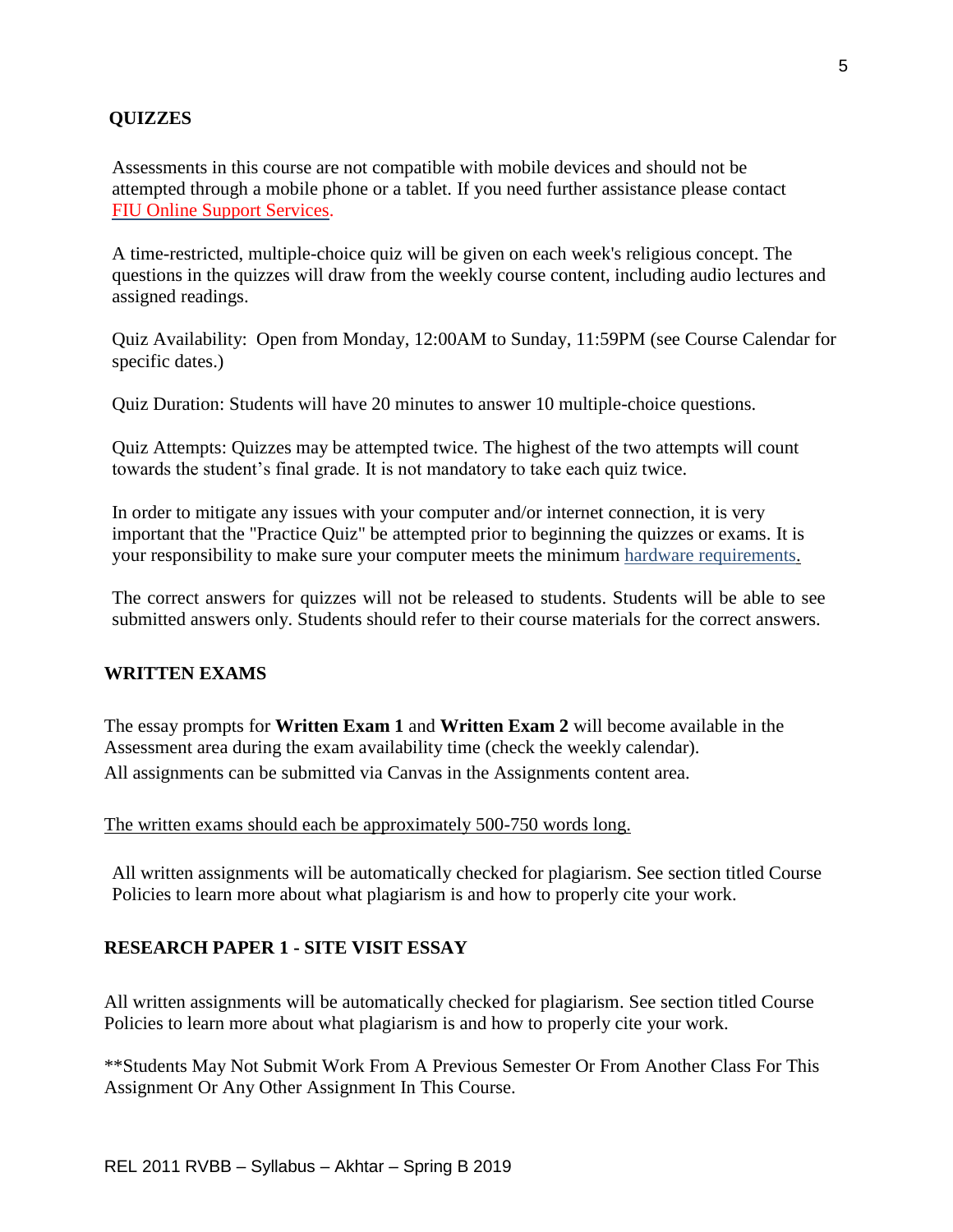Assignment Details and Instructions:

- Format: MLA Format Required
- Content: Field research and supplementary research
- Length: 1800-2000 Words, Not Including Your Works Cited Page
- Double –Spaced, 12-Pt Font, Arial Or Times New Roman Font
- Sources: 3 Academic Sources Minimum
- Works Cited Page required

For this Site Visit, students will perform field research by attending a religious service outside of their own religious tradition. The goal is to immerse each student in an unfamiliar religious context (example: Christians should perform field research on a non-Christian religion, like Buddhism, Hinduism, etc.)

At the top of your paper, please include the name of the religious site visited, the date visited, the names of any individuals you may have interviewed, and the particular sect or denomination of the religion that practices at the site.

[If you visited a Muslim mosque, was it Sunni or Shi'ite? If you visited a Jewish synagogue, was it Orthodox, Conservative, or Reform? If you visited a Buddhist temple, was it Theravada or a Mahayana sect?] You may want to ask this when you call to find out if your visit is acceptable.

Your research should ideally progress in three stages:

(1) Preliminary Research

Before going to the service, it is a good idea to do some preliminary research on the religious tradition. For example, if you're attending a Hindu ceremony, you will want to read the textbook chapter and watch the PowerPoint presentation on Hinduism. Additionally, I strongly recommend that you call the site you'll be visiting and let them know you're coming to do research for a class project. Ask them if there's any dress code requirements, or anything else you should keep in mind. You may also want to ask if they will allow you to take notes during the service. (Some Jewish denominations, for example, do not allow writing on Shabbat {Saturday}.)

(2) Field Research

Attend the service and observe closely. You may want to take notes. Some students have found it helpful to attend services in groups, and you're welcome to do this.

(3) Supplementary research

After your visit, research any elements of the experience that were unfamiliar and that left you with questions, including but not limited to the practices, symbols, dress code, and conversations encountered at the site. In other words, research each practice and find out why it's done in this particular sect.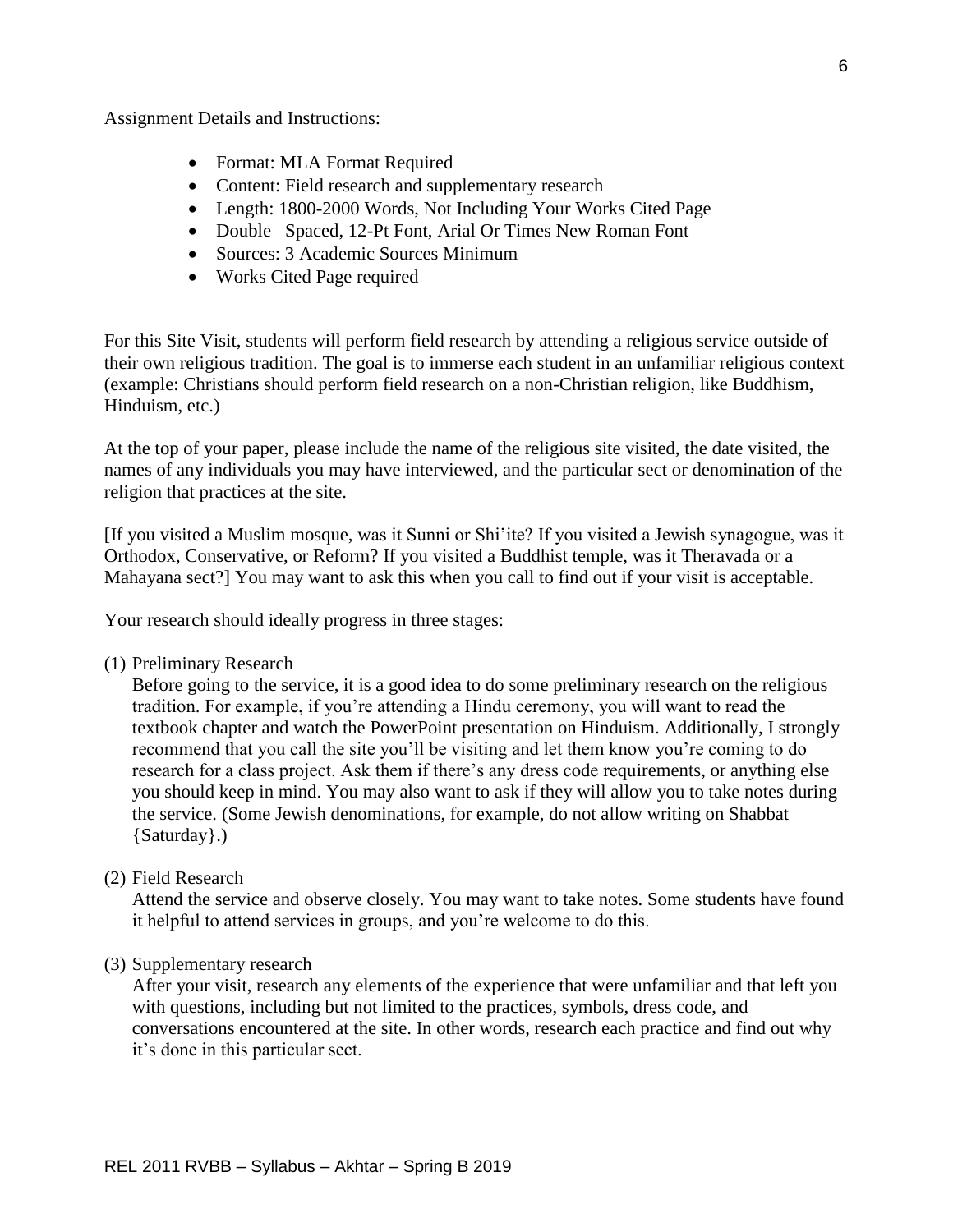#### Examples:

If you go to a Jewish service and you see the men wearing kippahs (or yarmulkes), you don't want to write in your essay, "There were these men and they were wearing these funny hats but I don't know why." This is where your additional research comes in. Find out what the hats are called, and find out why they're worn.

If you go to a Muslim mosque and you see the worshippers washing their hands and feet, you don't want to write in your essay, "Everyone was washing their hands and feet but I don't know why they did that and it was pretty weird."

Upon completing these three stages, write a detailed and insightful essay. It should demonstrate a general understanding of the religious tradition; use your research to explain your experience at the site. What did you see around you? What did the place of worship look like? Did you see any religious art or religious symbols there? How were people dressed? What rituals were performed?

Finally, include your personal reaction to the service. How did you respond? Did you enjoy the visit or did you feel uncomfortable? Were your opinions about the religion challenged or confirmed by the site visit?

#### **RESEARCH PAPER 2- APPIAH ANALYSIS ESSAY**

This assignment requires two parts:

- 1. Discussion (20 POINTS of your assignment grade) and
- 2. Essay (80 POINTS of your assignment grade)

Assignment instructions:

#### **PART 1 – Discussion Board Portion (20 points)**

Read the article "The Case for Contamination" by Kwame Anthony Appiah and post your initial response to the following questions in the Discussion Board: "What roles do religions play in Appiah's analysis? How is your approach similar to or different from his?"

Once you have posted your answer, respond to at least three of your fellow students' posts and explain how you agree/disagree with them. In order to receive full credit for this part, a total of 4 posts will be required: 1 original thread  $+3$  comments

Each response should be at least 100 words and should demonstrate knowledge of the article as well as class readings and PowerPoints.

\*The discussion posts are due one week prior to the essay deadline. Check Course Calendar in Syllabus for exact due dates.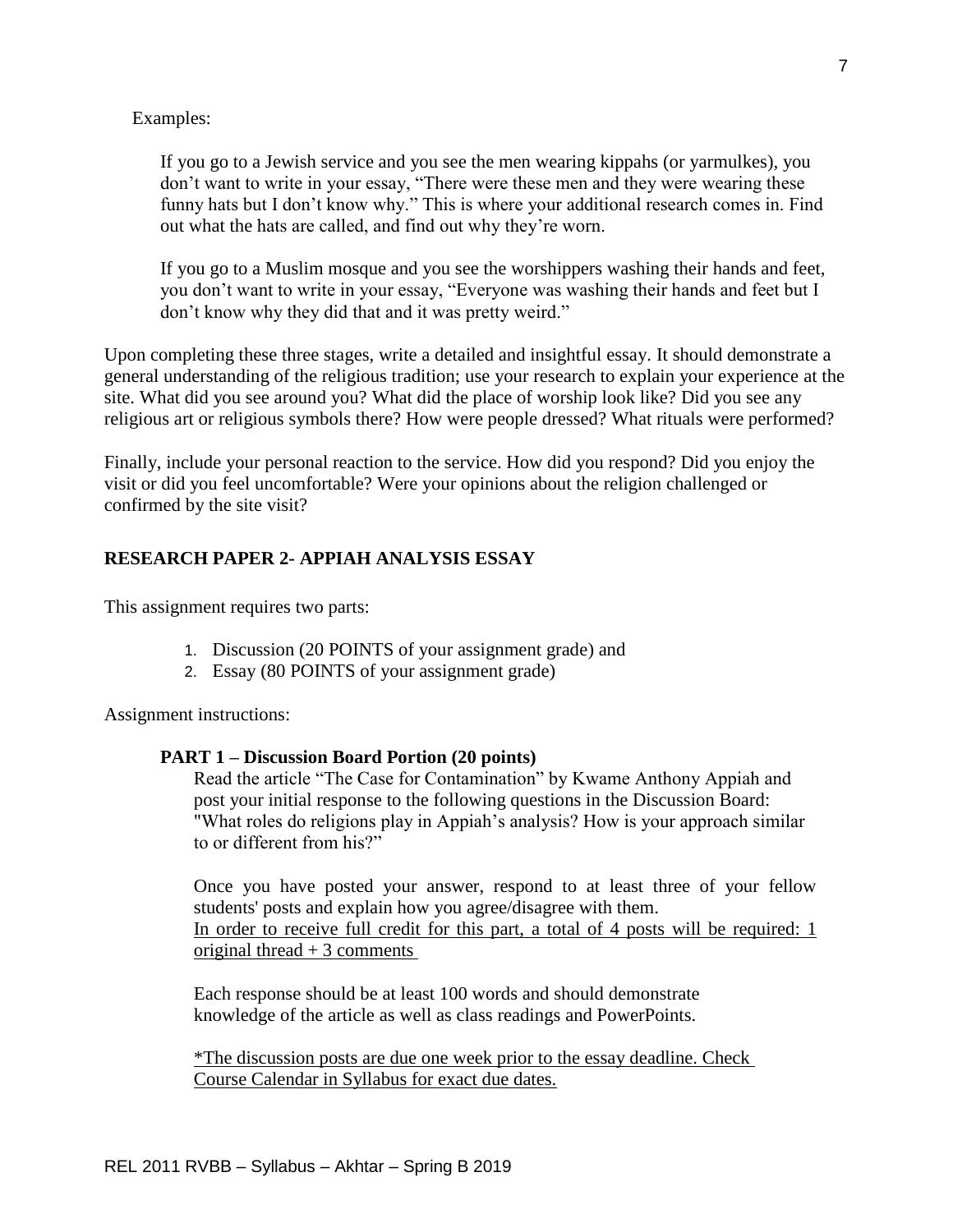#### **PART 2 - Essay (80 points)**

\*\*Students May Not Submit Work From A Previous Semester Or From Another Class For This Assignment Or Any Other Assignment In This Course. It Will Be Flagged For Plagiarism By Turnitin.

Instructions:

After reading your classmates' responses and considering your initial response in Part 1 of this assignment, read the article: ["The Case for Contamination"](https://fiu.instructure.com/courses/5876/files/1828938/download?wrap=1) by Kwame Anthony Appiah again. Write a well-structured essay that answers the questions: "What roles do religions play in Appiah's analysis? Do you agree or disagree to his approach towards religion? How does it differ from your individual approach towards religion?"

Guidelines:

- Format: MLA Format Required
- Length: 1000 Words, Not Including Your Works Cited Page
- Double –Spaced, 12-Pt Font, Arial Or Times New Roman Font
- Sources: Class Readings And Powerpoint Lectures

Submit your essay to Assignments via Canvas.

Keep electronic receipts and/or paper copies of all submitted work.

In every Gordon Rule course at FIU, students must demonstrate "college-level writing skills." College-level writing must exhibit the following characteristics:

- It has clear purpose and thesis or controlling ideas.
- The thesis is supported with adequate reasons and evidence.
- It shows sustained analysis and critical thought.
- It is organized clearly and logically.
- It shows knowledge of conventions of standard written English.
- It shows awareness of disciplinary conventions in regard to content, style, form, and delivery methods.
- Moreover, sources must be cited as appropriate.

Thesis Statement: The thesis is the central idea of your paper around which all your evidence and claims are organized. Every single paragraph should be dedicated in a clear way to proving your thesis. In your essay, the thesis should be stated as quickly and as clearly as possible. In fact, many teachers will expect your thesis statement to appear in the last sentence of your essay's first paragraph. A vivid thesis statement will announce the steps of its argument, not just provide a flat statement of the essay's ultimate goal. Think of the thesis as a roadmap that gives directions to your reader rather than as a picture of your final destination.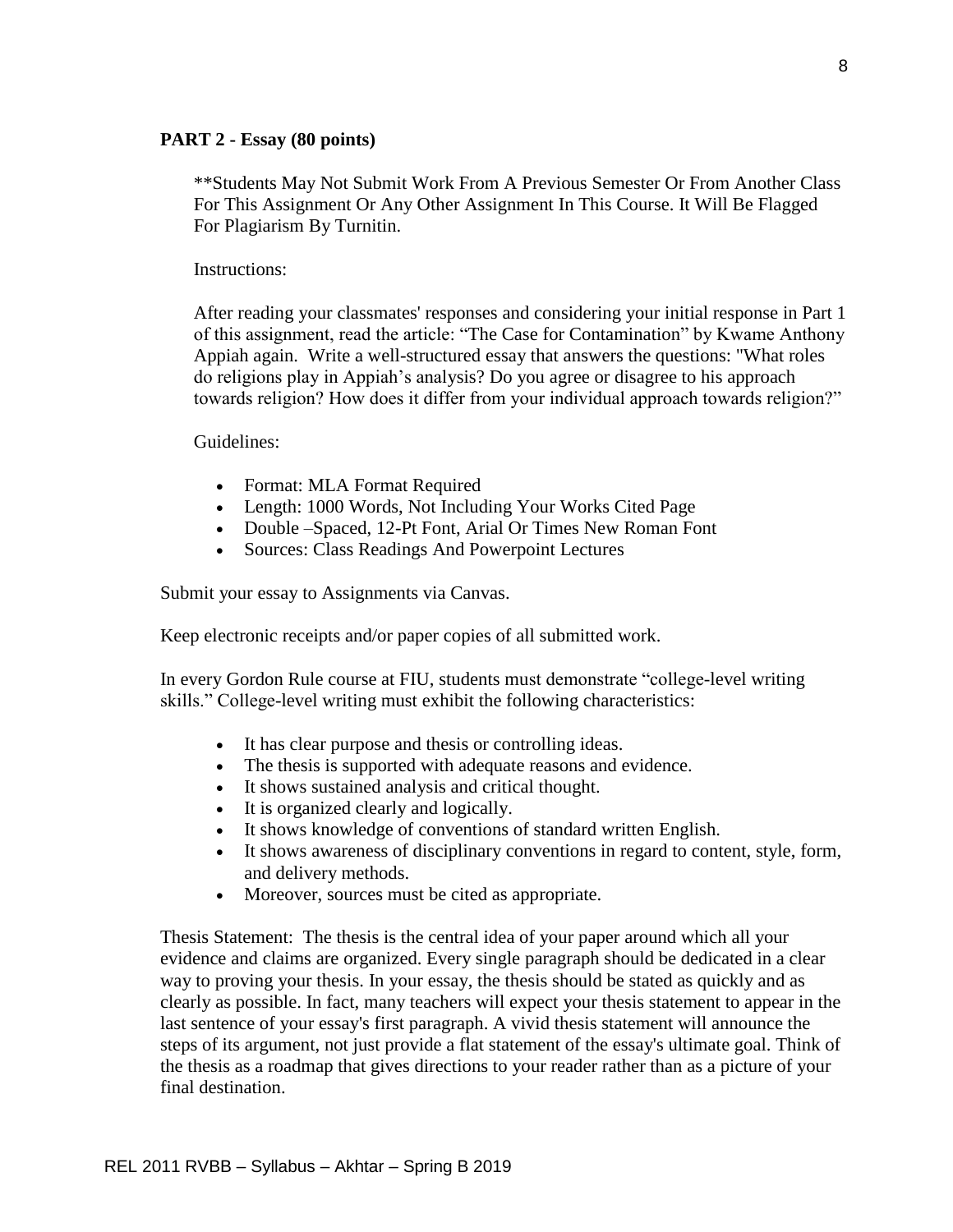A good thesis should not state something that is obviously true. When your thesis is too easy to prove, your essay can become repetitive and you may feel that you do not have enough to write about. A complex thesis, on the other hand, requires you to convince your reader that your argument is logical and will reveal ideas that cannot be easily anticipated. A worthwhile thesis will always outline an argument with which a reader can readily disagree.

These are two links to guide you to write a good thesis statement:

- http://www.indiana.edu/~wts/pamphlets/thesis\_statement.shtml
- http://writingcenter.unc.edu/handouts/thesis-statements/

If link above does not work:

- Go to main website http://writingcenter.unc.edu/
- Click on the "Handouts" tab
- Under "Writing the Paper" section, click on "Thesis Statements"

When reading your essays, I will be looking at three different elements: Content, Style, and Research. You will receive a grade in each of these areas, and these grades will then be averaged together for your final essay grade.

Content refers to the information in your paper. Is it correct? Is it detailed? Do you demonstrate basic knowledge of the religious tradition? Is this knowledge evident in your description of the service?

Style refers to how that information is presented. This includes the way the information is organized and language skills such as spelling, grammar, and proper sentence structure.

Research refers to the quality and quantity of your research.

## **COURSE POLICIES**

#### **Late Papers**

Late submissions will NOT be accepted, except in cases of genuine and documented emergencies.

Avoid leaving assignment/quiz submissions for the last minute before a deadline. "Heavy user traffic" during this timeframe may cause delays and/or errors, which can lead to students missing crucial deadlines.

The instructor reserves the right to make changes to the syllabus by means of announcements or messages with ample time allowed for students to respond and adjust appropriately.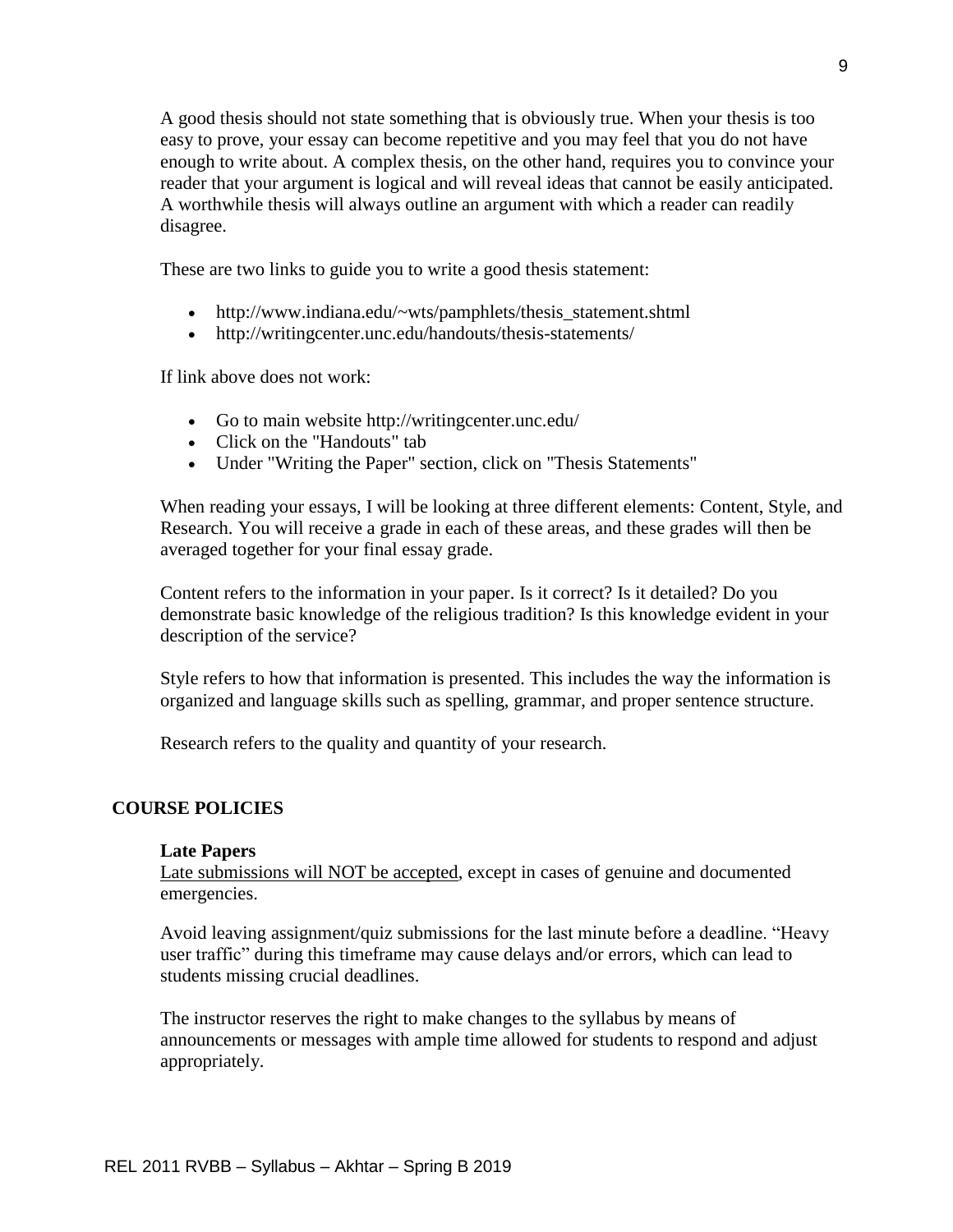#### **Assignment Submissions**

All work has to be submitted through Canvas. Canvas does not allow instructors to submit on behalf of students. Please do not email your assignments to your instructor.

If you encounter errors or issues submitting an assignment, click on "Help" inside Canvas Course (located on the left-hand panel inside the course) and select Chat with Canvas Support (student). A live chat with Canvas support can fix the issue immediately.

#### **Quiz Resets**

Please limit quiz reset requests to instances when technical issues compromised both quiz attempts. The second attempt is meant to be a "backup" attempt for situations where the first attempt was not completed successfully.

Reopening quizzes after the due date has passed will require verifiable documentation.

#### **Plagiarism**

Plagiarism will not be tolerated. Plagiarism, or attempting to pass off another's work as your own, falls into three different categories:

- a. A written work that is entirely stolen from another source;
- b. Using quotations from another source without properly citing them; and
- c. Paraphrasing from another source without proper citations.

Students are expected to understand the definition of plagiarism. See the University Code of Academic Integrity at

<http://www.fiu.edu/~oabp/misconductweb/2codeofacainteg.htm>

Offenders will receive a grade of "F" for the plagiarized assignment, and possibly the course.

\*\*Students may not submit work from a previous semester or from another class for this assignment or any other assignment in this course. It will be flagged for plagiarism by Turnitin.

## **Extra Credit**

No Extra Credit work will be accepted in this course.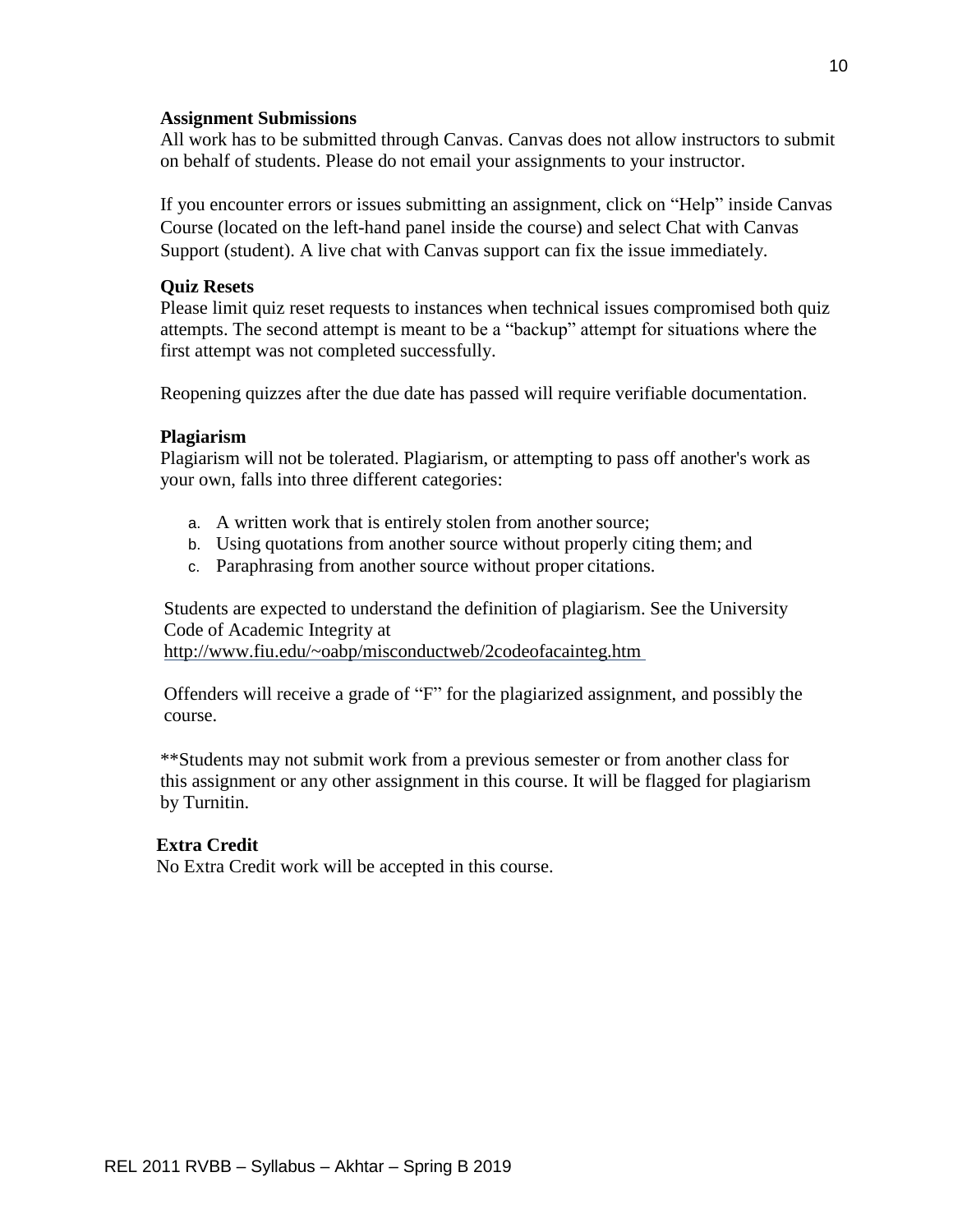## **GRADING**

| <b>Course Requirements</b>                                                              | <b>Points</b> | % of Final Grade |
|-----------------------------------------------------------------------------------------|---------------|------------------|
| <b>Research Paper 1 – Site Visit</b>                                                    | 100           | 20%              |
| <b>Research Paper 2</b><br><b>Part 1- Discussion Portion</b><br>Part 2- Appiah Analysis | 20<br>80      | 20%              |
| <b>13 Multiple Choice Quizzes</b><br>*Average will be calculated                        | 100           | 10%              |
| <b>Participation in Discussion Topics</b><br>$(4$ in total)                             | 100           | 10%              |
| <b>Written Exam 1</b>                                                                   | 100           | 20%              |
| <b>Written Exam 2</b>                                                                   | 100           | 20%              |
| <b>Total</b><br>100%                                                                    |               |                  |

## **GRADING SCALE**

This course fulfills the **Gordon Rule requirement;** a "C" or better must be earned to receive credit for this course.

| Letter | Range%                  | Letter | Range%    | <b>Letter</b> | <b>Range%</b> |
|--------|-------------------------|--------|-----------|---------------|---------------|
|        | 95 or above             |        | $83 - 86$ |               | $70 -$<br>76  |
|        | $90 - 94$               | $B -$  | $80 - 82$ |               | $60 - 69$     |
|        | O <sub>7</sub><br>$-89$ |        | $-79$     |               | 59 or less    |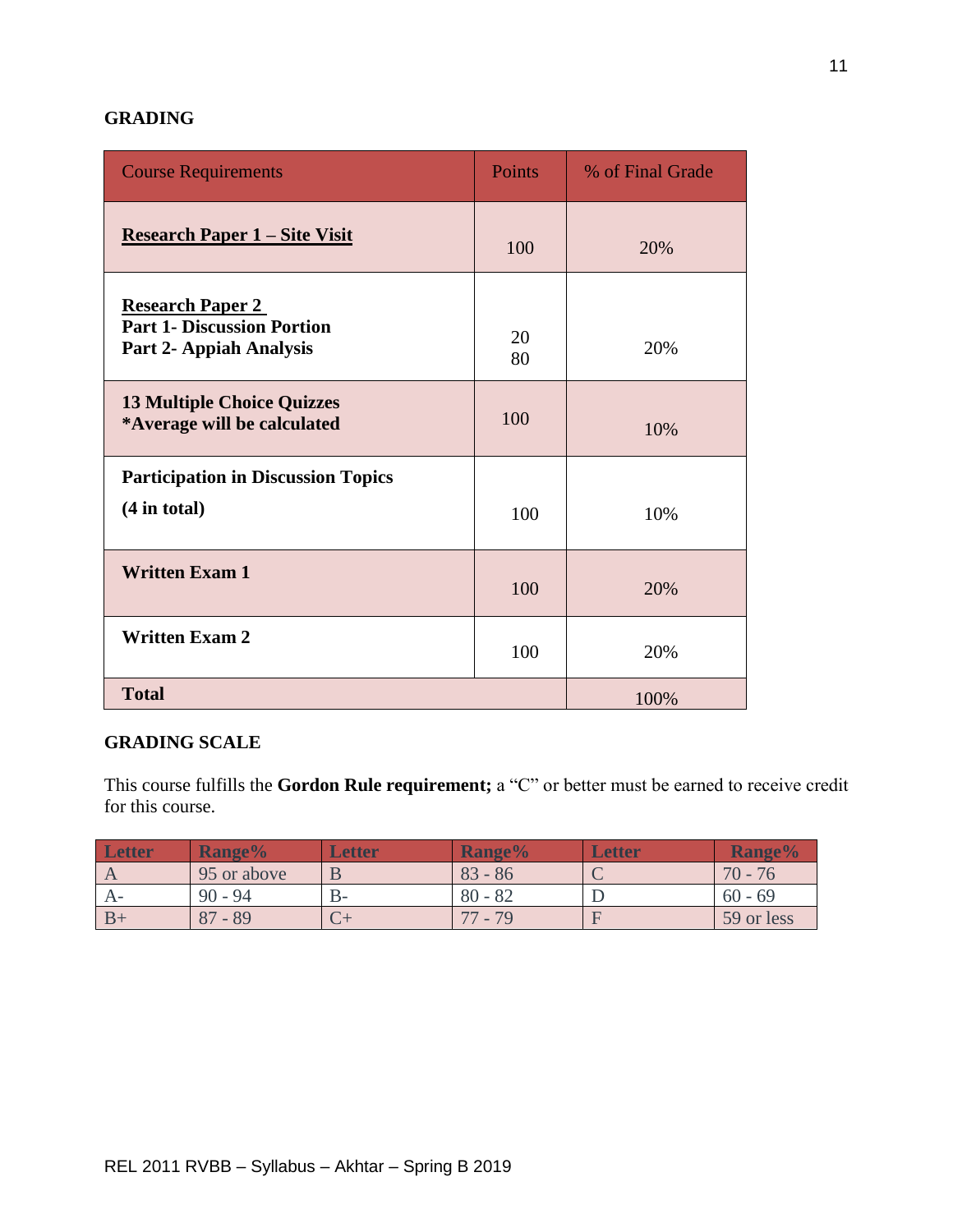| <b>Dates</b>                                      | <b>Course Content Calendar</b>                                                                                                                                                                                                                                                                                                                                                                                                                                                                                                                                                                                                                                                                                                                                                                                                                                                        |
|---------------------------------------------------|---------------------------------------------------------------------------------------------------------------------------------------------------------------------------------------------------------------------------------------------------------------------------------------------------------------------------------------------------------------------------------------------------------------------------------------------------------------------------------------------------------------------------------------------------------------------------------------------------------------------------------------------------------------------------------------------------------------------------------------------------------------------------------------------------------------------------------------------------------------------------------------|
| Week 1<br>March 4<br>This week's work will remain | Review and familiarize yourself with the course syllabus, calendar of<br>due dates, and how content items are setup under Modules and<br>Assignments.                                                                                                                                                                                                                                                                                                                                                                                                                                                                                                                                                                                                                                                                                                                                 |
| open until March 17.                              | Section I - The Study of Religion<br>Topic: Defining Religion. Why Are Humans Religious? Why Study<br>Religion?<br>Read: Chapter 1 p. 1-14<br>View Presentations: Dr. Northup - What Is Religion? How Is It<br>Studied?<br>Topic: The Perspective of the Student–Commitment and Objectivity.<br>The Ways Religion Is Studied. Interpreting and Explaining Religion.<br>Read: Chapter 2 p. 15-34<br>DUE: Introduce Yourself in the Discussion Forum<br>DUE: Take Quizzes 1 & 2<br>Section II. Universal Forms of Religious Experience and Expression<br>View Presentation: Dr. Huchingson - The Sacred and the Holy.<br>Topic: The Concept of Sacred Power. The Ambivalence of Sacred<br>Power. The Holy as Mysterium Tremendum and Fascinans. Sacred<br>Space and Sacred Time. Religion as Ultimate Concern.<br>Read: Chapter 3 p. 35-52<br>DUE: Take Quiz 3: The Sacred and the Holy |
|                                                   |                                                                                                                                                                                                                                                                                                                                                                                                                                                                                                                                                                                                                                                                                                                                                                                                                                                                                       |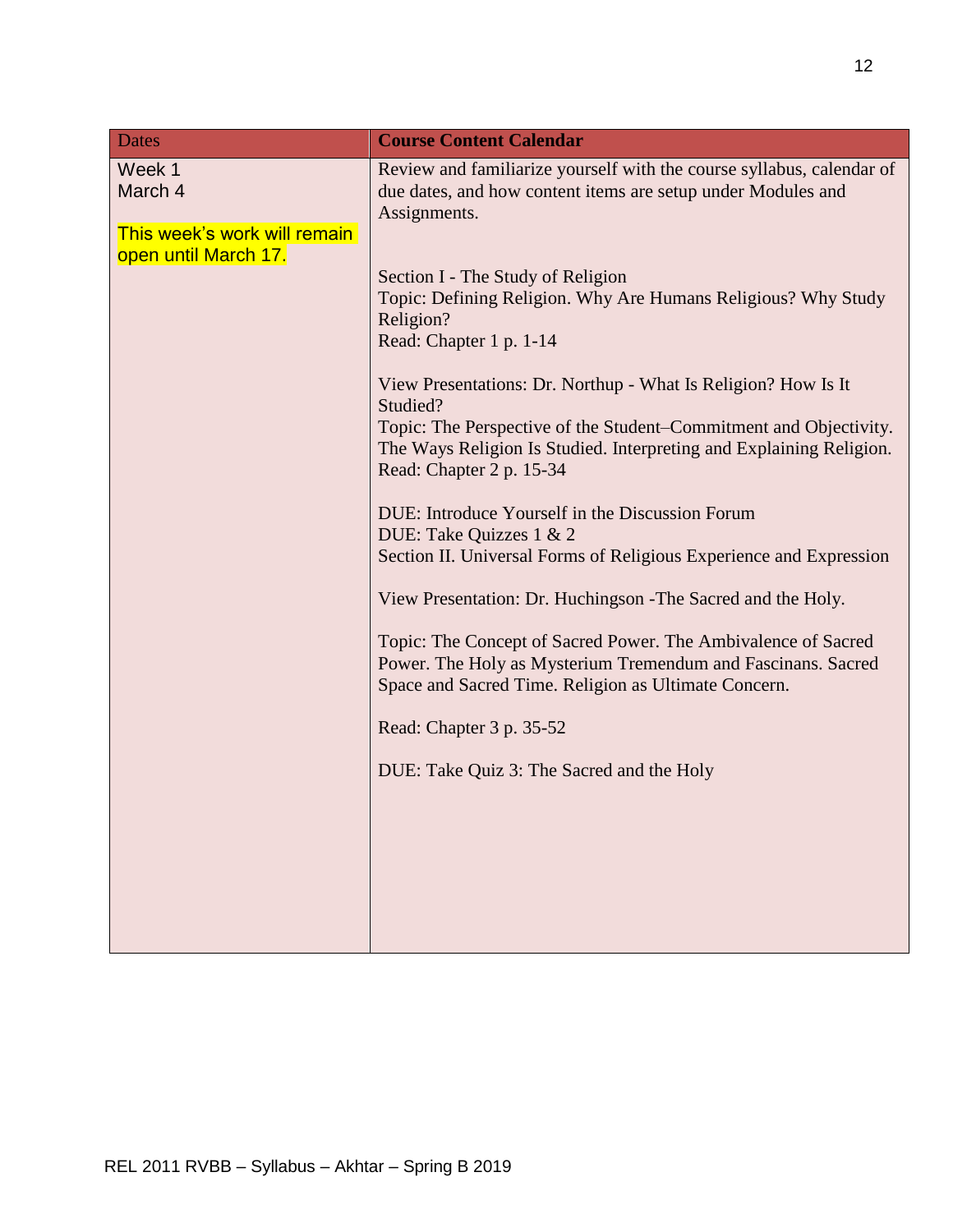| <b>Dates</b>                                                                                                  | <b>Course Content Calendar</b>                                                                                                                                                                                                                                                                                                                                                                                                                                                                                                                                                                                                                                                                                                                                                                                                                                                                                                                                                |
|---------------------------------------------------------------------------------------------------------------|-------------------------------------------------------------------------------------------------------------------------------------------------------------------------------------------------------------------------------------------------------------------------------------------------------------------------------------------------------------------------------------------------------------------------------------------------------------------------------------------------------------------------------------------------------------------------------------------------------------------------------------------------------------------------------------------------------------------------------------------------------------------------------------------------------------------------------------------------------------------------------------------------------------------------------------------------------------------------------|
| Week 2<br>March 11 (Spring Break) -<br><b>Assignments will remain</b><br>open during Spring Break<br>March 18 | View Presentation: Dr. Northup - Sacred Symbol, Myth, and<br>Doctrine.<br>Topic: Symbolic Communication. Religious Symbols.<br>Metaphor, Parable, and Story. Religious Myths. Models and<br>Doctrines.<br>Read: Chapter 4 p. 53-73<br>DUE: Take Quiz 4: Sacred Symbol, Myth, and Doctrine<br>DUE: Participate in Discussion Forum 1<br>View Presentation: Dr. Northup - Sacred Ritual.<br>Topic: Ritual Action. Types of Sacred Ritual. Ritual and Sacrifice.<br>Rituals as Sacraments.<br>Read: Chapter 5 p. 74-95<br>DUE: Take Quiz 5: Sacred Ritual<br>View Presentation: Dr. Larson - Sacred Scripture.<br>Topic: The Pervasive Role of Sacred Scripture. Using the Term<br>Scripture. Some Distinctive Features of Sacred Scripture. The<br>Authority and Canonicity of Scripture. The Reception and Uses of<br>Scripture. The Interpretation of Scripture.<br>Read: Chapter 6 p. 96-123<br>DUE: Take Quiz 6: Sacred Scripture<br>DUE: Participate in Discussion Forum 2 |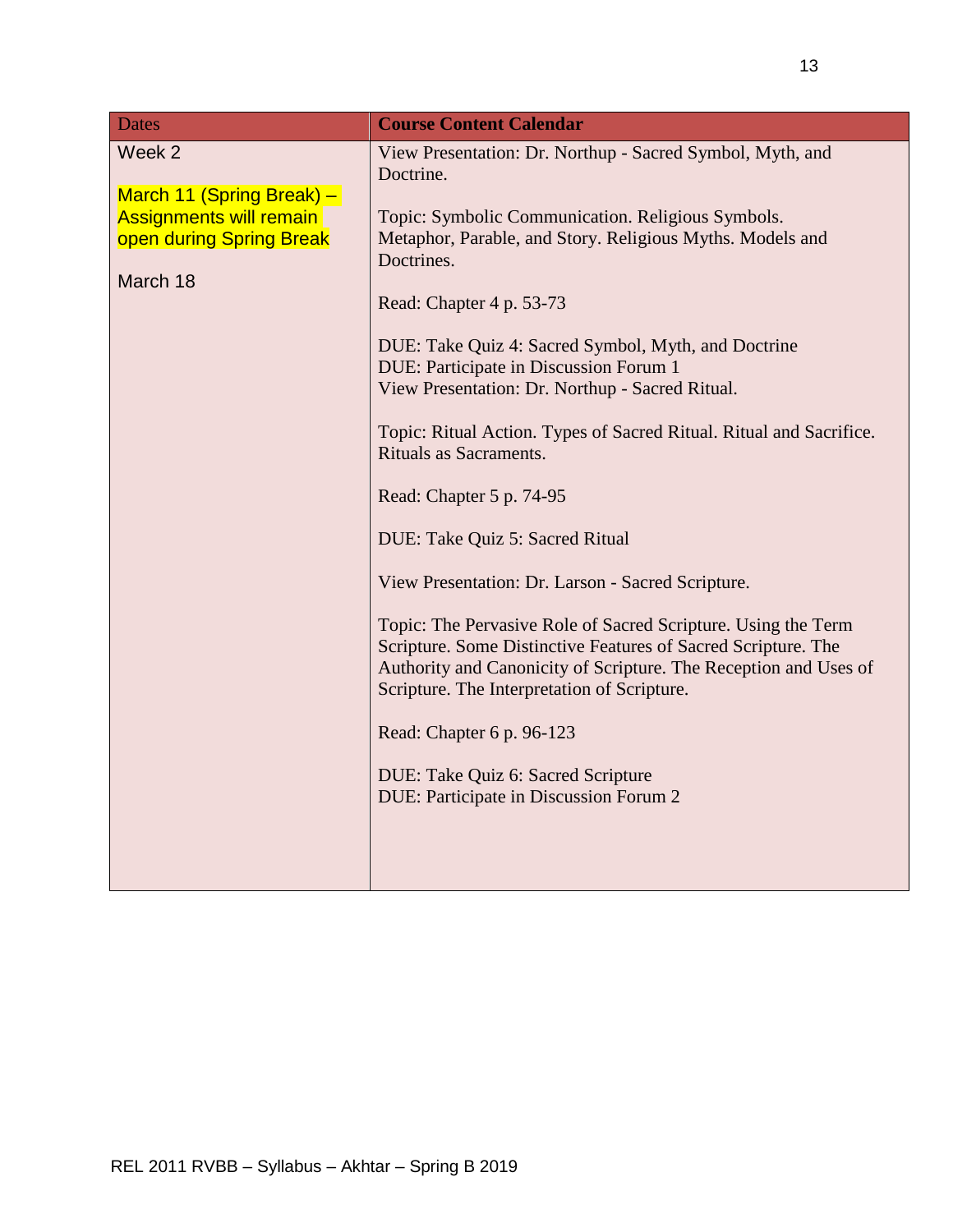| <b>Dates</b>       | <b>Course Content Calendar</b>                                                                                                                                                                                                                 |
|--------------------|------------------------------------------------------------------------------------------------------------------------------------------------------------------------------------------------------------------------------------------------|
| Week 3<br>March 25 | View Presentation: Dr. Wuaku - Society and the Sacred: The Social<br>Formations and Transformations of Religion.                                                                                                                               |
|                    | Topic: The Reciprocal Relationship between Religion and Society.<br>Types of Religious Communities. Voluntary Religious Communities.<br>Protest and Change in Voluntary Religious Communities. The Sect.<br>The Cult: New Religious Movements. |
|                    | Read: Chapter 7 p. 124-150                                                                                                                                                                                                                     |
|                    | DUE: Take Quiz 7: Society and the Sacred                                                                                                                                                                                                       |
|                    | Take Written Exam 1<br>Covers materials from first half of the course<br>Monday, March 25 - Sunday, March 31, 11:45pm                                                                                                                          |
|                    | Section III. Universal Components of a Religious Worldview                                                                                                                                                                                     |
|                    | View Presentation: Dr. Huchingson- Deity: Concepts of the Divine<br>and Ultimate Reality.                                                                                                                                                      |
|                    | Topic: Polytheism and the Worship of Nature. Dualism.<br>Pantheism and Monism. Monotheism.                                                                                                                                                     |
|                    | Read: Chapter 8 p. 151-182                                                                                                                                                                                                                     |
|                    | DUE: Take Quiz 8: Deity                                                                                                                                                                                                                        |
|                    | DUE: Research Paper 1- Site Visit due Sunday, March 31                                                                                                                                                                                         |
|                    |                                                                                                                                                                                                                                                |
|                    |                                                                                                                                                                                                                                                |
|                    |                                                                                                                                                                                                                                                |
|                    |                                                                                                                                                                                                                                                |
|                    |                                                                                                                                                                                                                                                |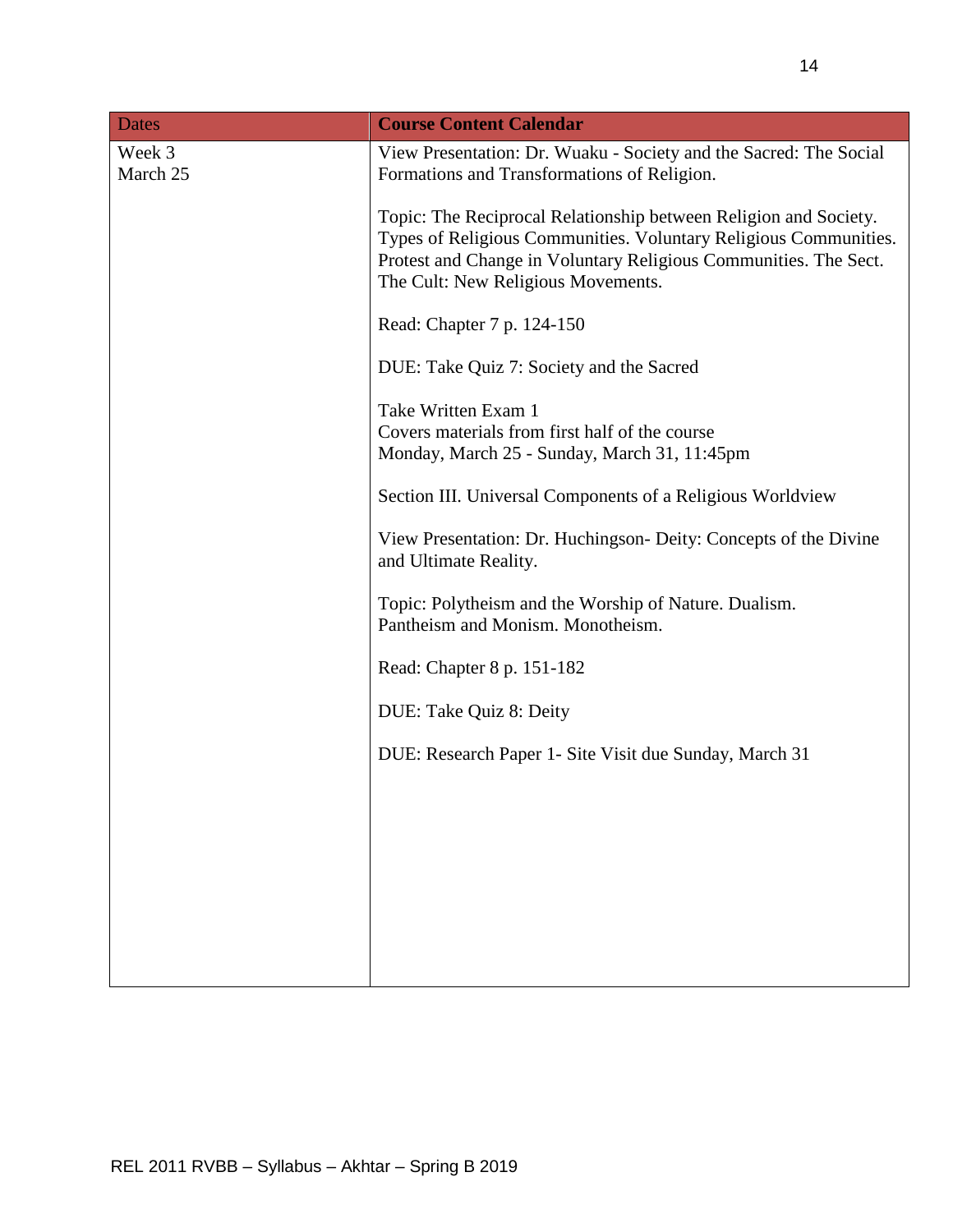| <b>Dates</b>      | <b>Course Content Calendar</b>                                                                                                                                                                                                                                                                                                                 |
|-------------------|------------------------------------------------------------------------------------------------------------------------------------------------------------------------------------------------------------------------------------------------------------------------------------------------------------------------------------------------|
| Week 4<br>April 1 | View Presentation: Rabbi Shulkes - Cosmogony: Origins of the<br>Natural and Social Order.                                                                                                                                                                                                                                                      |
|                   | Topic: The Practical Basis of Cosmogony. Emergence or Procreation<br>from a Primal Substance or Being. The Sexual Union of a Primal<br>Male and Female. Creation by Conflict and the Ordering of Chaos.<br>Creation by a Divine Craftsman.<br>Creation by Decree or from Nothing. The Rejection of Cosmogonic<br>Speculation. Cosmogony Today. |
|                   | Read: Chapter 9 p. 183-210                                                                                                                                                                                                                                                                                                                     |
|                   | DUE: Take Quiz 9: Cosmogony<br>View Presentation: Dr. Wuaku - Anthropology: The Human Problem.                                                                                                                                                                                                                                                 |
|                   | Topic: Modern Views of Our Human Plight. Stoicism. Christianity.<br>Theravada Buddhism. Confucianism.                                                                                                                                                                                                                                          |
|                   | Read: Chapter 10 p. 211-234                                                                                                                                                                                                                                                                                                                    |
|                   | DUE: Take Quiz 10: The Human Problem                                                                                                                                                                                                                                                                                                           |
|                   | DUE: Participate in Discussion Forum 3                                                                                                                                                                                                                                                                                                         |
|                   | DUE: This is the last week to do Part 1 of Research Paper 2-Appiah<br>Analysis-Due Sunday, April 7                                                                                                                                                                                                                                             |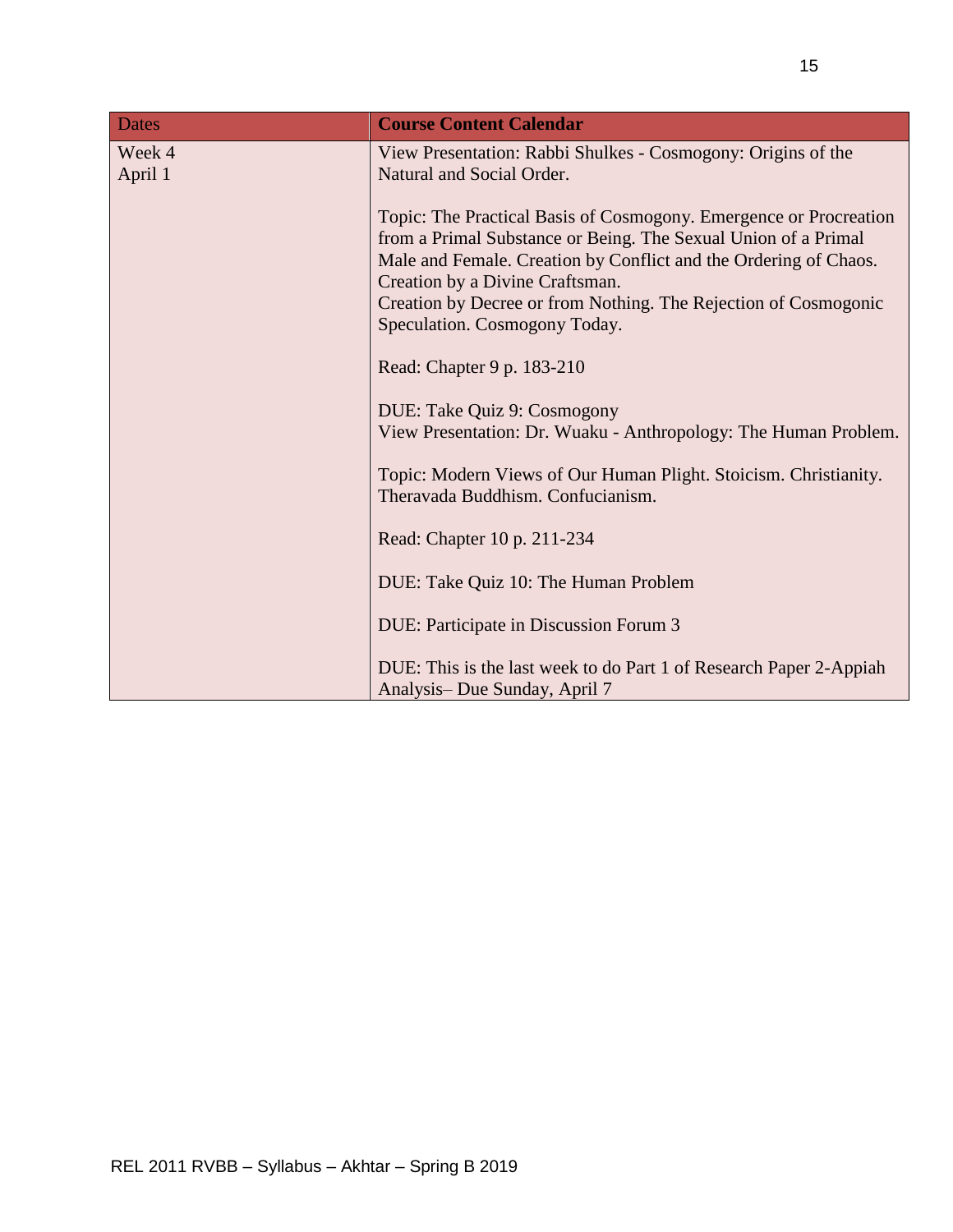| <b>Dates</b>      | <b>Course Content Calendar</b>                                                                                                                                                                                                                                                                                                      |
|-------------------|-------------------------------------------------------------------------------------------------------------------------------------------------------------------------------------------------------------------------------------------------------------------------------------------------------------------------------------|
| Week 5<br>April 8 | View Presentation: Dr. Gudorf - Theodicy: Encountering Evil.                                                                                                                                                                                                                                                                        |
|                   | Topic: The Persistent Demand for Theodicy. Theodicy of "Mystical<br>Participation." A Future, This-Worldly Theodicy. Other-Worldly<br>Theodicy. Dualism. The Karma-Samsara Theodicy. Monotheistic<br>Theodicies.                                                                                                                    |
|                   | Read: Chapter 11 p. 235-258                                                                                                                                                                                                                                                                                                         |
|                   | DUE: Take Quiz 11: Theodicy<br>View Presentation: Dr. Gudorf - Ethics: Patterns of Moral Action.                                                                                                                                                                                                                                    |
|                   | Topic: Virtues and Obligations. The Sources and Norms of Moral<br>Authority.                                                                                                                                                                                                                                                        |
|                   | Read: Chapter 12 p. 259-286                                                                                                                                                                                                                                                                                                         |
|                   | DUE: Take Quiz 12: Ethics                                                                                                                                                                                                                                                                                                           |
|                   | View Presentation: Dr. Huchingson - Soteriology: Ways and Goals of<br>Salvation and Liberation.                                                                                                                                                                                                                                     |
|                   | Topic: Ways of Salvation and Liberation. The Way of Grace through<br>Faith. The Way of Devotion. The Way of Action and Obligation. The<br>Way of Mediation and Insight. Goals of Salvation and Liberation.<br>Psychic Wholeness and a Healthy Social Order. Resurrection,<br>Immortality, and Eternal Life.<br>Samadhi and Nirvana. |
|                   | Read: Chapter 13 p. 287-338                                                                                                                                                                                                                                                                                                         |
|                   | DUE: Research Paper 2- Appiah Analysis Essay — due Sunday,<br>April 14                                                                                                                                                                                                                                                              |
|                   |                                                                                                                                                                                                                                                                                                                                     |
|                   |                                                                                                                                                                                                                                                                                                                                     |